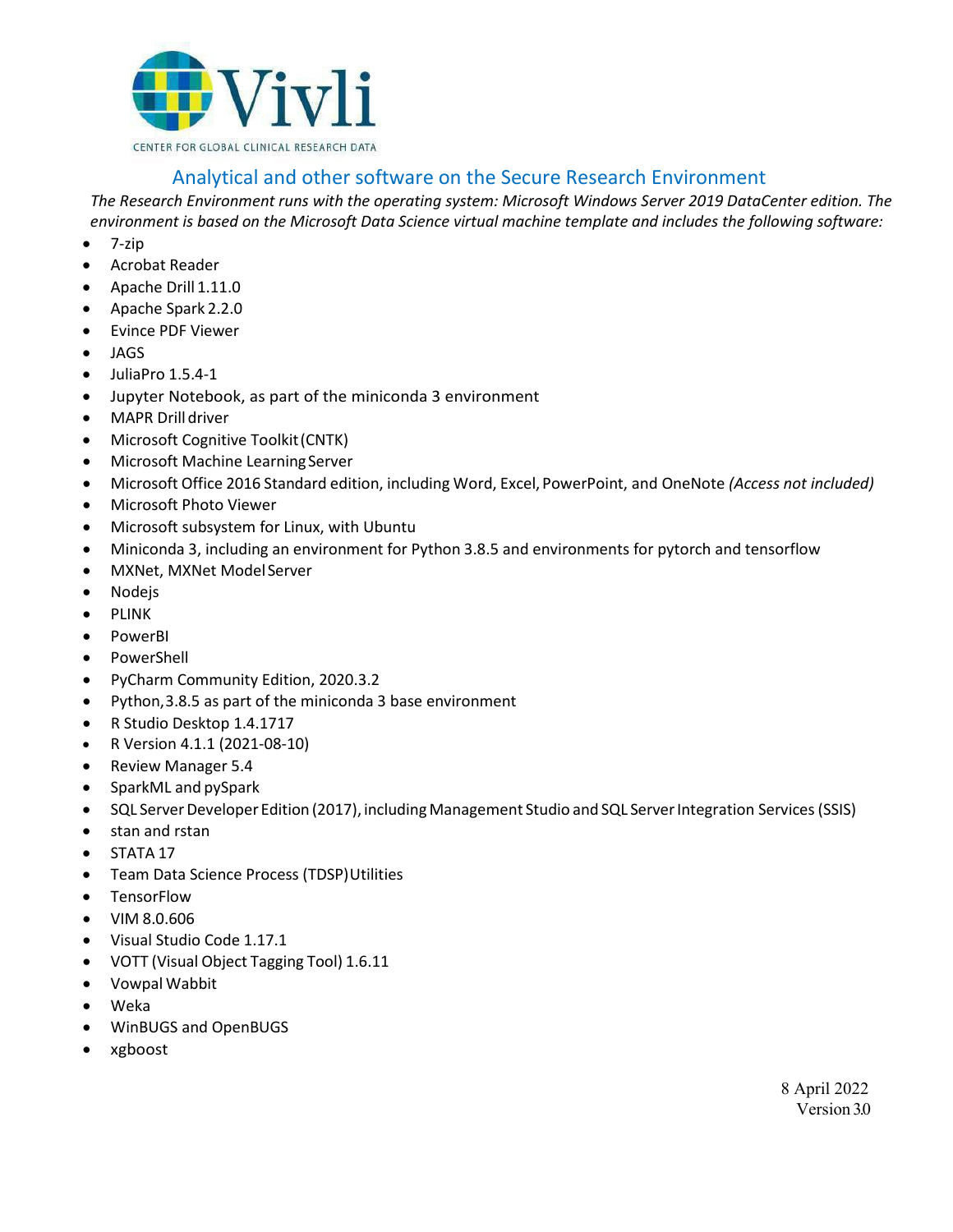

And in the Premium research environments:

- SAS  $9.4. m4*$ 
	- \*Alternative pricing applies for industry users of SAS, email [support@vivli.org](mailto:support@vivli.org) for details.

Users also have the ability to bring in additional software if the software was specified in the data request, the software runs in the operating system described above, and the user can provide Vivli with any necessary licensing keys. Software licenses must be validated by the software only at installation or setup: software that validates the license on each invocation will not work. Users must attest that the license agreements they need for any of the software they want to bring in can be used in the Vivli research environment.

The following applications have been validated to work on the Vivli Research Environment when an appropriate license can be provided by the researcher – contact Vivli for details on license types:

- SAS Universal Viewer as an alternative to the full academic license for SAS.
- SPSS (Important: the usual academic site license will NOT work; Please contact Vivli for details on the correct license type)
- Mathlab
- MedCalc, fro[m https://medcalc.org,](https://medcalc.org/) but not the software available a[t https://medcalc.com](https://medcalc.com/)
- Monlix or other applications from Lixoft.net)

## R Packages included in the Research Environment 4.1.1, associated with RStudio:

|                  | bindr                | brio            | classInt   |
|------------------|----------------------|-----------------|------------|
| abind            | bindrcpp             | broom           | cli        |
| acepack          | <b>Biobase</b>       | <b>BRugs</b>    | clipr      |
| ada              | <b>BiocFileCache</b> | <b>BSgenome</b> | clisymbols |
| adabag           | <b>BiocGenerics</b>  | bslib           | cluster    |
| AnnotationDbi    | <b>BioclO</b>        | C50             | cmprsk     |
| AnnotationFilter | BiocManager          | cachem          | cobalt     |
| arules           | <b>BiocParallel</b>  | cairoDevice     | coda       |
| askpass          | <b>BiocVersion</b>   | callr           | codetools  |
| assertthat       | biomaRt              | car             | coin       |
| aweek            | <b>Biostrings</b>    | carData         | colorspace |
| backports        | biovizBase           | caret           | combinat   |
| bartMachine      | bit                  | caTools         | commonmark |
| bartMachineJARs  | bit64                | <b>CBPS</b>     | compiler   |
| base             | bitops               | cellranger      | conquer    |
| base64enc        | blob                 | checkmate       | corpcor    |
| <b>BBmisc</b>    | boot                 | checkpoint      | corrplot   |
| BH               | brew                 | chron           | covr       |
| bibtex           | brglm                | class           | cowplot    |

8 April 2022 Version 3.0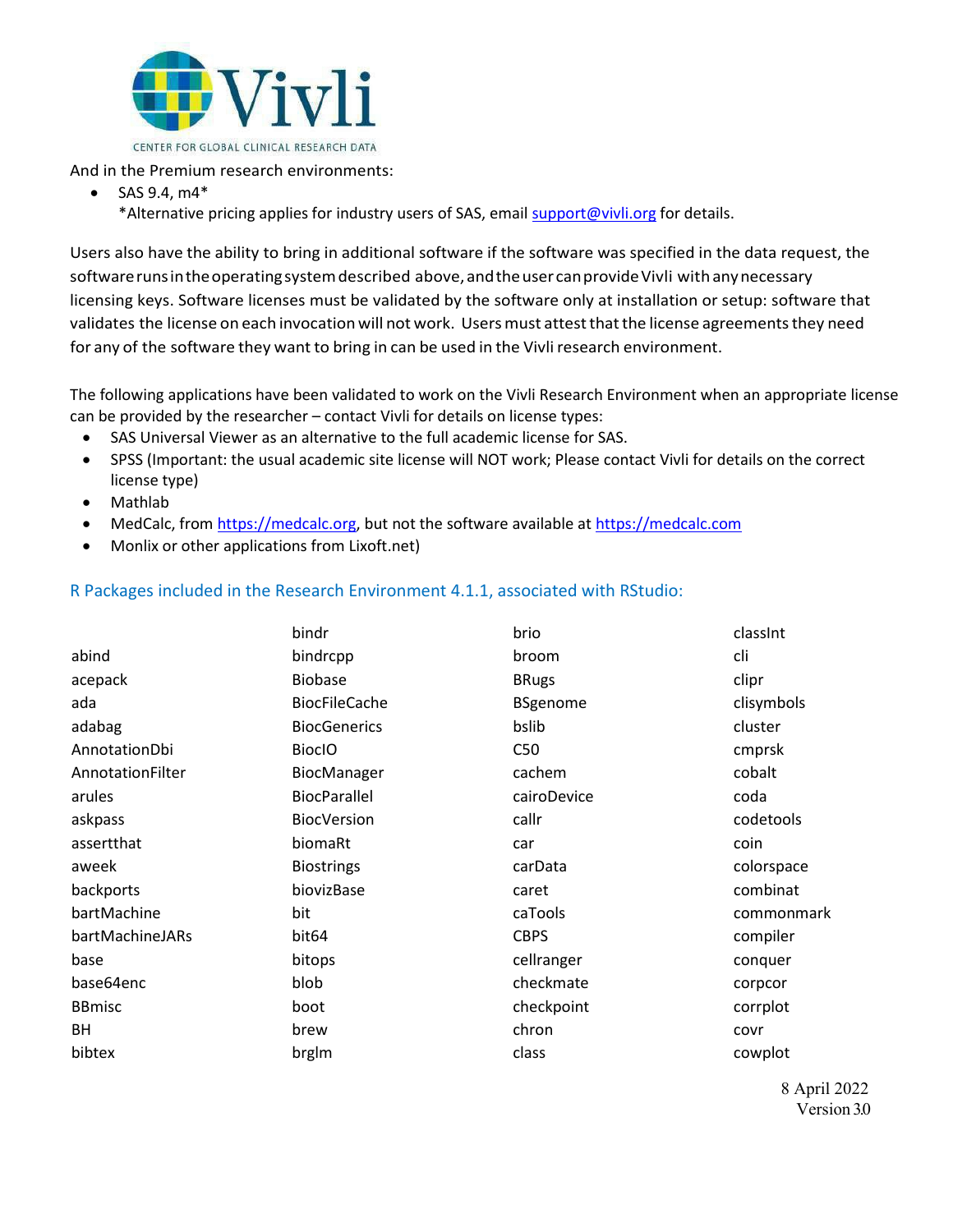

cpp11 crayon credentials crosstalk crrp crrstep Cubist curl CVST data.table data.tree datasets DBI dbplyr ddalpha DelayedArray DEoptimR desc devtools DiagrammeR dichromat diffobj digest dimRed doParallel downloader dplyr drat DRR DT dtplyr e1071 earth ebal editrules ellipse ellipsis ensembldb Epi

etm evaluate exactRankTests fansi farver fastICA fastmap fastmatch filelock forcats foreach foreign forestplot formatR Formula formula.tools fs futile.logger futile.options future future.apply gam gargle gbm gdata geepack generics GenomeInfoDb GenomeInfoDbData GenomicAlignments **GenomicFeatures GenomicRanges** geometry geosphere gert ggmap ggplot2 ggpubr ggrepel

ggsci ggsignif ggtext gh git2r gitcreds glmnet glmnetUtils globals glue Gmisc googledrive googlesheets4 gower gplots graphics grDevices Greg grid gridBase gridExtra gridtext gsubfn gtable gtools Gviz haven highr Hmisc hms htmlTable htmltools htmlwidgets httpuv httr huxtable ids igraph incidence

influenceR ini inline inum ipred ipw IRanges IRdisplay IRkernel irlba isoband ISwR iterators itertools jomo jpeg jquerylib jsonlite KEGGREST kernlab KernSmooth klaR km.ci KMsurv knitr labeling labelled lambda.r later lattice latticeExtra lava lazyeval libcoin lifecycle linprog listenv lme4 logistf

> 8 April 2022 Version 3.0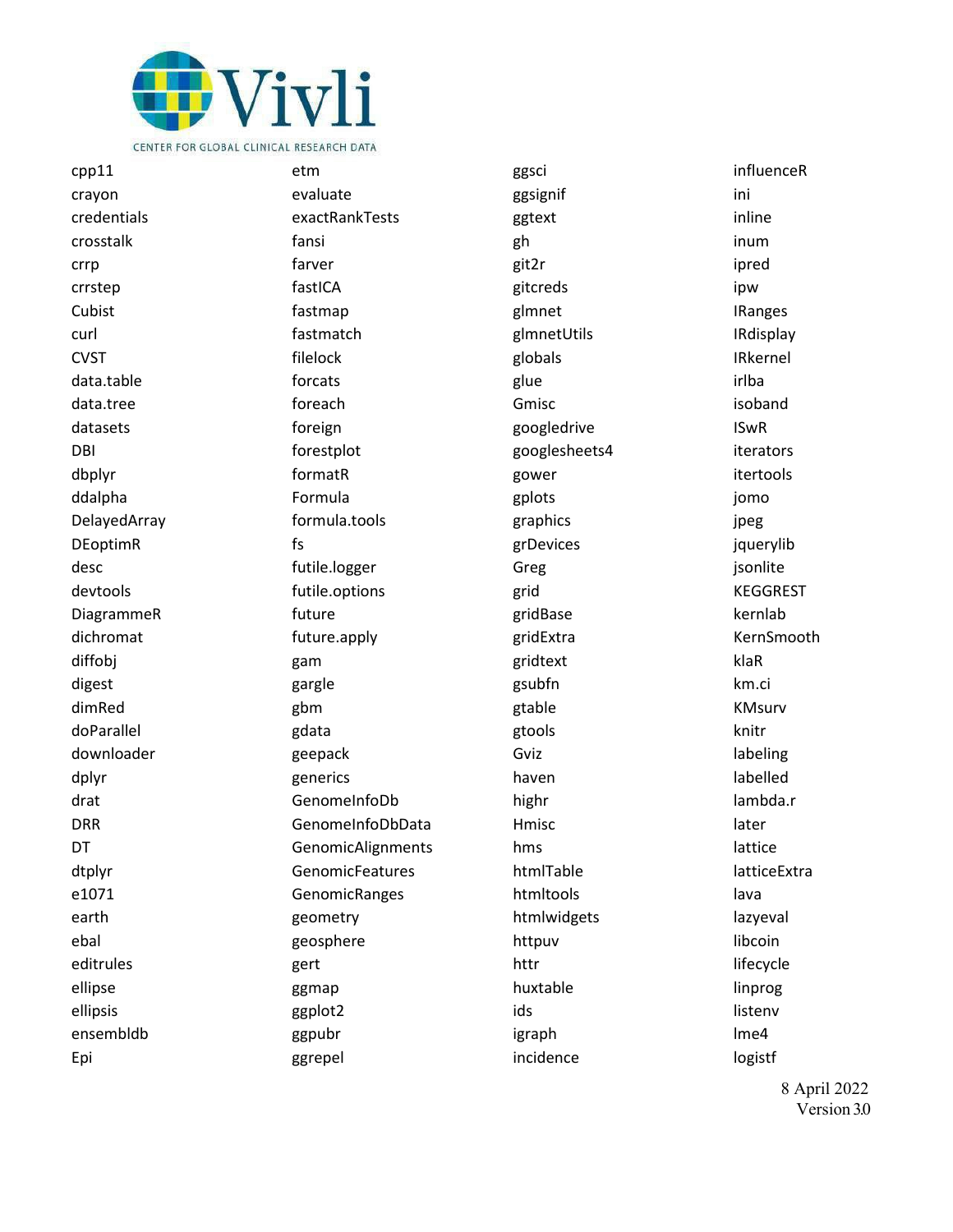

IpSolve **lpSolveAPI** lubridate magic magrittr mapproj maps maptools markdown **MASS** Matching MatchIt mathjaxr Matrix **MatrixGenerics MatrixModels** matrixStats maxstat mboost mda memoise metafor methods mets mfp mgcv mice mime miniCRAN miniUI minga misc3d missForest mitml mitools mlbench mlr mnormt

loo

**ModelMetrics** modelr modeltools multcomp munsell mytnorm nlme nloptr **NMF** nnet nnls numDeriv openssl openxlsx operator.tools ordinal packrat pamr pan pander parallel parallelly parallelMap ParamHelpers party partykit pastecs pbapply pbdZMQ pbkrtest pdp pec penalized pillar pkgbuild pkgcache pkgconfig pkgdepends pkgload

pkgmaker PKI plogr plot3D plotmo plotrix pls plyr png poilog polspline polyclip polynom pracma praise prettyunits pROC processx prodlim profileModel progress progressr promises ProtGenerics proto proxy ps psych Publish purrr quadprog quantreg questionr R.cache R.methodsS3  $R.00$ R.utils R2WinBUGS R<sub>6</sub>

randomForest randomForestSRC ranger **RANN** rappdirs rattle rcmdcheck **RColorBrewer** Rcpp RcppArmadillo RcppEigen RcppParallel **RcppProgress** RcppRoll RCurl readr readxl recipes registry rematch rematch<sub>2</sub> remotes repr reprex reshape2 restfulr rex rgexf RgoogleMaps RGtk2 Rhtslib rio riskRegression rJava rjson **RJSONIO** rlang rmarkdown rms

8 April 2022 Version 30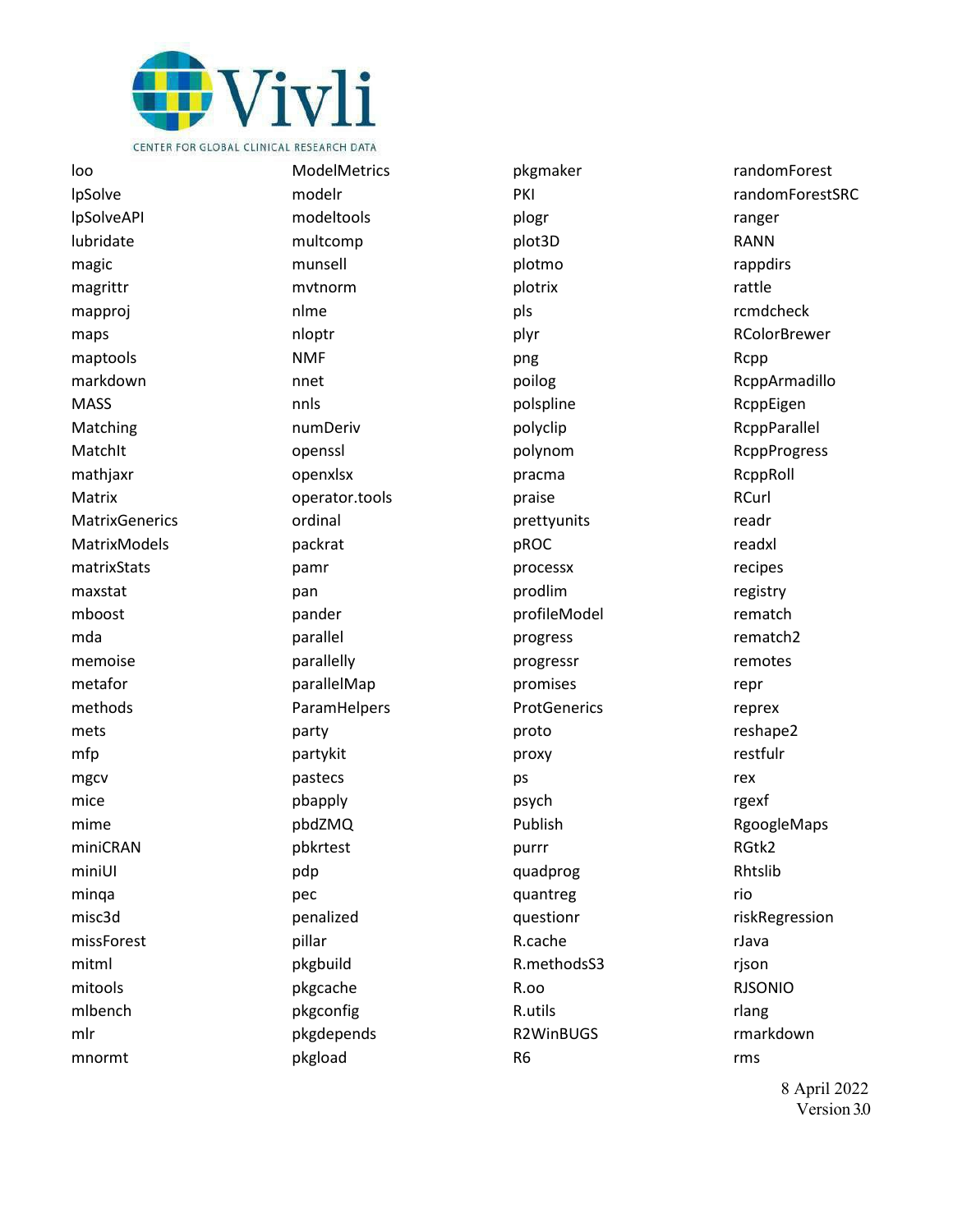

rngtools robustbase **ROCR RODBC** Rook roxygen2 rpart rpart.plot rprojroot Rsamtools rsconnect Rsolnp **RSQLite** rstan rstatix rstudioapi rtracklayer **RUnit** rversions rvest RWeka RWekajars S4Vectors sandwich sas7bdat sass SASxport scales selectr servr

sessioninfo sfsmisc shape shiny snow sourcetools sp SparseM spatial splines spls sqldf SQUAREM stabs **STAN StanHeaders** statmod stats stats4 stepp stringi stringr strucchange styler subselect SummarizedExperiment superpc survAUC survey survival

survivalROC survivalsym survminer survMisc sys tcltk TeachingDemos testthat TH.data tibble tidyr tidyselect tidyverse timeDate timereg timeROC tinytex tmvnsim tools translations truncnorm twang tweenr tzdb ucminf usethis  $utf8$ utils uuid

 $V8$ 

VariantAnnotation vctrs VennDiagram viridis viridisLite visNetwork visreg vroom waldo Weightlt whisker withr WriteXLS xfun xgboost xlsx xlsxjars XML xml2 xopen xtable XVector yaml zeallot zip zlibbioc **ZOO**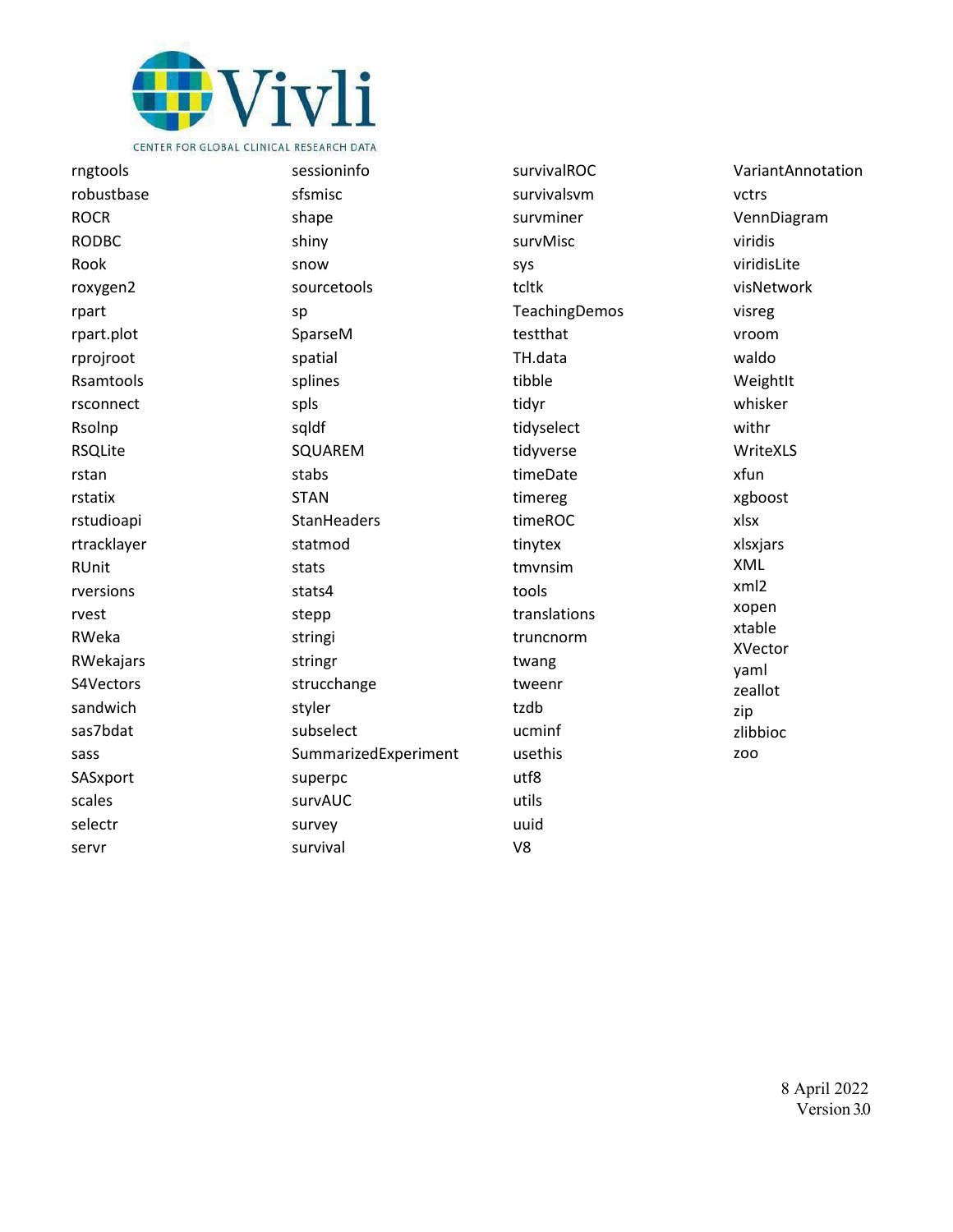

## Python Packages included in the Research Environment, in the Conda Base environment

adal alabaster anaconda-client anyio AnyQt appdirs applicationinsights argh argon2-cffi arrow asn1crypto astroid astropy async-generator atomicwrites attrs autopep8 azure-batch azure-cli-nspkg azure-common azure-core azure-datalake-store azure-graphrbac azure-keyvault azure-keyvault-certificates azure-keyvault-keys azure-keyvault-secrets azure-mgmt-advisor azure-mgmtapplicationinsights azure-mgmt-authorization azure-mgmt-batch azure-mgmt-batchai azure-mgmt-billing azure-mgmt-cdn azure-mgmtcognitiveservices azure-mgmt-commerce azure-mgmt-compute azure-mgmt-consumption azure-mgmtcontainerinstance azure-mgmt-

containerregistry azure-mgmtcontainerservice azure-mgmt-core azure-mgmt-cosmosdb azure-mgmt-datafactory azure-mgmt-datalakeanalytics azure-mgmt-datalakenspkg azure-mgmt-datalakestore azure-mgmt-datamigration azure-mgmt-devspaces azure-mgmt-devtestlabs azure-mgmt-dns azure-mgmt-documentdb azure-mgmt-eventgrid azure-mgmt-eventhub azure-mgmt-hanaonazure azure-mgmt-iotcentral azure-mgmt-iothub azure-mgmtiothubprovisioningservices azure-mgmt-keyvault azure-mgmt-loganalytics azure-mgmt-logic azure-mgmtmachinelearningcompute azure-mgmtmanagementgroups azure-mgmtmanagementpartner azure-mgmt-maps azure-mgmtmarketplaceordering azure-mgmt-media azure-mgmt-monitor azure-mgmt-msi azure-mgmt-network azure-mgmtnotificationhubs azure-mgmt-nspkg

azure-mgmt-policyinsights azure-mgmtpowerbiembedded azure-mgmt-rdbms azure-mgmtrecoveryservices azure-mgmtrecoveryservicesbackup azure-mgmt-redis azure-mgmt-relay azure-mgmt-reservations azure-mgmt-resource azure-mgmt-scheduler azure-mgmt-search azure-mgmt-servicebus azure-mgmt-servicefabric azure-mgmt-signalr azure-mgmt-sql azure-mgmt-storage azure-mgmt-subscription azure-mgmttrafficmanager azure-mgmt-web azureml azure-nspkg azure-servicebus azure-servicefabric azureservicemanagementlegacy Babel backcall backports.functools-lrucache backports.shutil-getterminal-size backports.ssl-matchhostname backports.tempfile backports.weakref backports-abc baycomp bcrypt

8 April 2022 beautifulsoup4 binaryornot bitarray bkcharts black bleach blinker bokeh boto botocore Bottleneck brotlipy bz2file CacheControl cached-property certifi cffi chainer chainercv chainerrl chardet click cloudpickle clyent colorama commonmark comtypes conda conda-package-handling configparser contextlib2 cookiecutter cPython cryptography cycler Cython cytoolz dask datashape decorator defusedxml deprecation dictdiffer

Version 3.0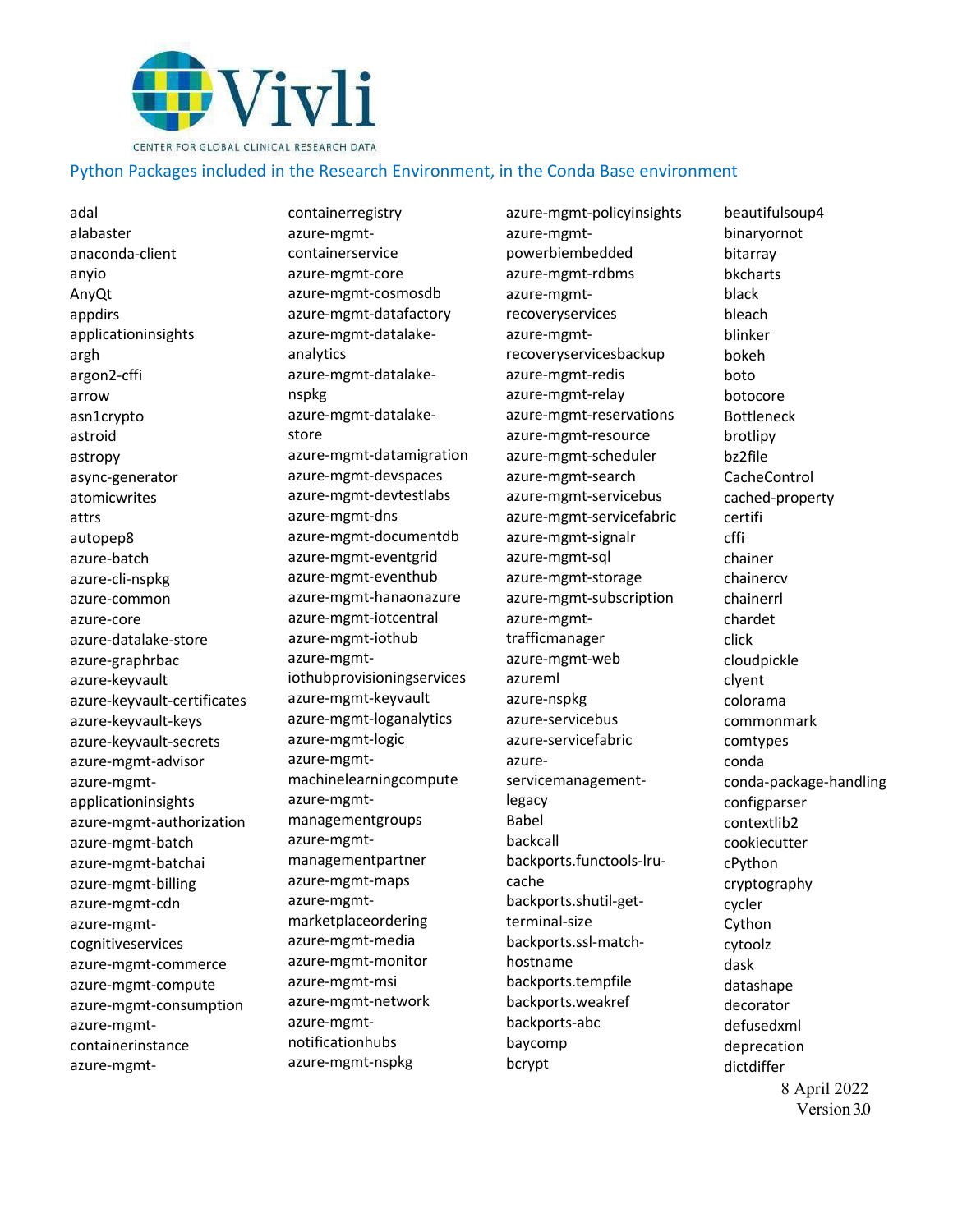

diff -match -patch dill distlib distributed docutils echo entrypoints et -xmlfile fastcache fast -histogram fastrlock filelock flake8 Flask Flask -Cors freetype -py fsspec funcsigs future gevent glob2 glue -core glue -vispy -viewers glueviz greenlet gym h11 h5py HeapDict helpdev html5lib httpcore httpx idna imagecodecs imageio imagesize importlib -metadata inflection iniconfig intervaltree ipykernel ipython ipython -genutils ipywidgets

isodate isort itsdangerous jdcal jedi Jinja2 jinja2 -time jmespath joblib json<sub>5</sub> jsonschema jupyter jupyter -client jupyter -console jupyter -core jupyterlab jupyterlab -launcher jupyterlab -pygments jupyterlab -server jupyterlab -widgets jupyter -packaging jupyter -server Keras -Applications Keras -Preprocessing keyring keyrings.alt kiwisolver lazy -object -proxy libarchive -c lightgbm llvmlite locket lockfile lxml Mako Markdown MarkupSafe matplotlib mccabe menuinst mistune mkl -fft mkl -random mkl -service mock

more -itertools mpl -scatter -density mpmath msgpack msrest msrestazure multipledispatch mypy -extensions nbclassic nbclient nbconvert nbformat nbpresent nest -asyncio networkx nltk nose notebook numba numexpr numpy numpydoc oauthlib odo olefile openpyxl openTSNE Orange3 orange -canvas -core orange -widget -base packaging pandas pandas -datareader pandocfilters paramiko parso partd path pathlib2 pathspec pathtools patsy pbr pep8 pexpect

8 April 2022 Version 3.0 pickleshare Pillow pip pkginfo pluggy ply poyo progress prometheus -client prompt -toolkit protobuf psutil ptyprocess py py4j pyarrow pycodestyle pycosat pycparser pycrypto pycurl pydash pydocstyle pydocumentdb pydot pyerfa pyflakes pyglet Pygments pygpu PyJWT pylint pyls -black pyls -spyder pymongo PyNaCl pyodbc PyOpenGL pyOpenSSL pyparsing PyQt5 PyQt5 -Qt5 PyQt5 -sip pyqtgraph PyQtWebEngine